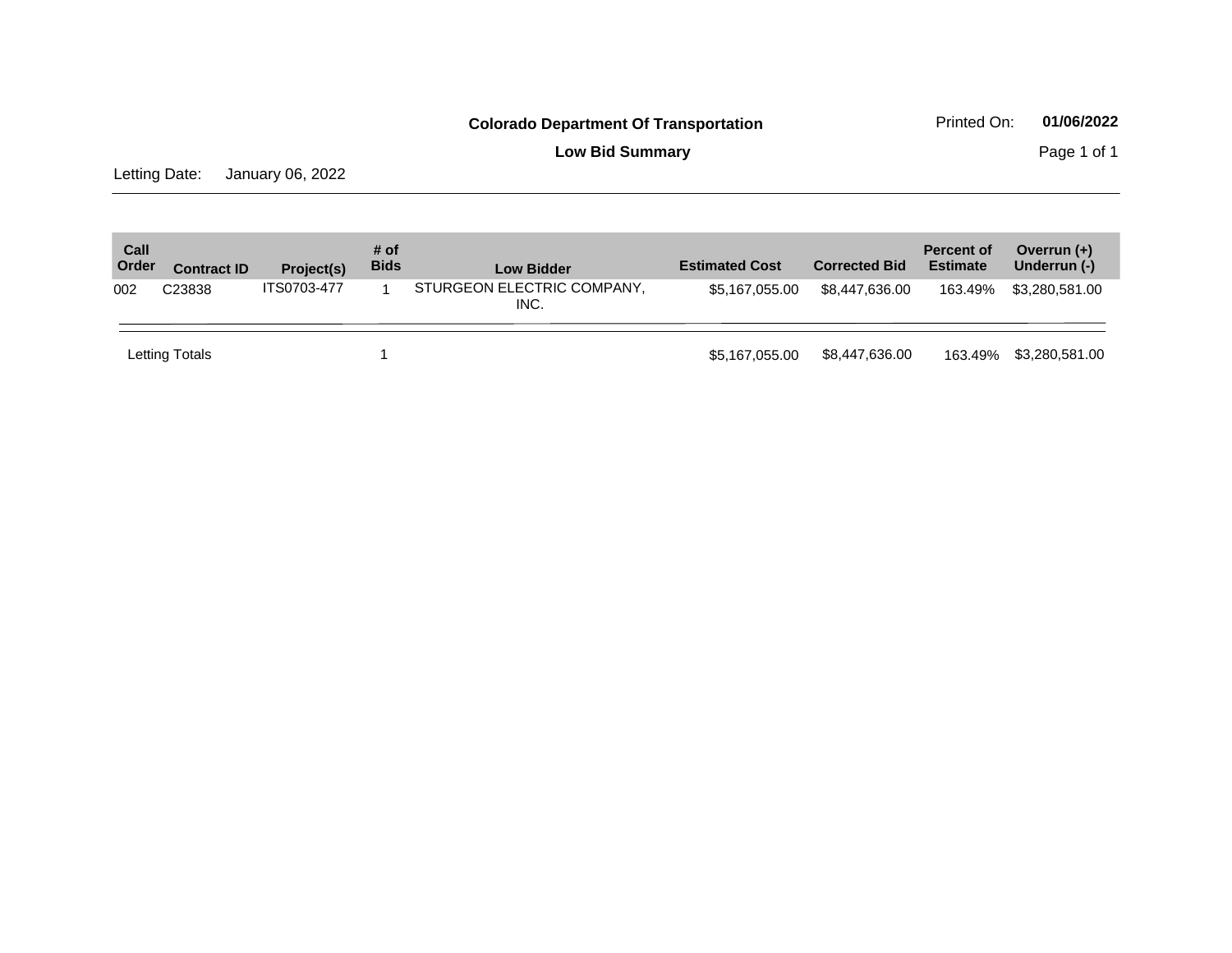|                                                                                                                                                                                                                                               |              | <b>Colorado Department Of Transportation</b> | Printed On: | 01/06/2022  |
|-----------------------------------------------------------------------------------------------------------------------------------------------------------------------------------------------------------------------------------------------|--------------|----------------------------------------------|-------------|-------------|
|                                                                                                                                                                                                                                               |              | <b>Vendor Ranking</b>                        |             | Page 1 of 1 |
| <b>Contract Description:</b>                                                                                                                                                                                                                  | Contract ID: | C <sub>23838</sub>                           |             |             |
| REPLACEMENT OF VARIABLE MESSAGE SIGNS (VMS), LANE USAGE SIGNS (LUS),<br>BLANK OUT SIGNS (BOS), AND CLOSED CIRCUIT TELEVISION (CCTV) CAMERAS ON<br>THE APPROACHES AND BOTH BORES OF THE EISENHOWER JOHNSON MEMORIAL<br>TUNNELS (EJMT) ON I-70. |              |                                              |             |             |

| Rank | <b>Vendor ID</b> | <b>Vendor Name</b>              | <b>Total Bid</b> | <b>Percent Of</b><br><b>Low Bid</b> | <b>Percent Of</b><br><b>Estimate</b> |
|------|------------------|---------------------------------|------------------|-------------------------------------|--------------------------------------|
| 0    | -EST-            | <b>Engineer's Estimate</b>      | \$5,167,055.00   | 61.17%                              | 100.00%                              |
|      | 720A             | STURGEON ELECTRIC COMPANY, INC. | \$8,447,636.00   | 100.00%                             | 163.49%                              |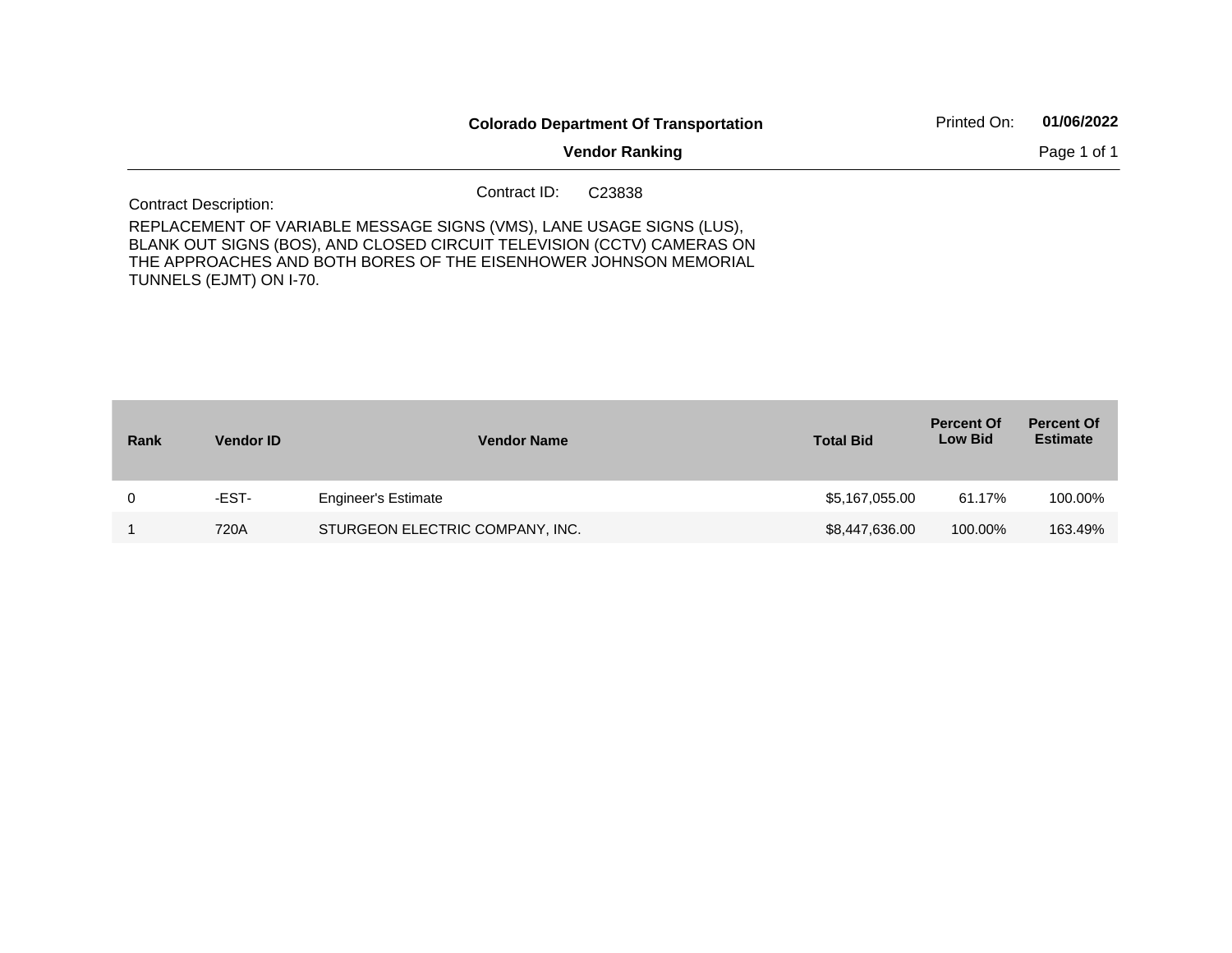| <b>Tabulation of Bids</b> |  |  |  |  |  |  |
|---------------------------|--|--|--|--|--|--|
| Contract ID: C23838       |  |  |  |  |  |  |

|                     |                                                        |                 | $(0)$ -EST-<br><b>Engineer's Estimate</b> |                    | (1) 720A<br><b>STURGEON ELECTRIC</b><br><b>COMPANY, INC</b> |          |                   |        |
|---------------------|--------------------------------------------------------|-----------------|-------------------------------------------|--------------------|-------------------------------------------------------------|----------|-------------------|--------|
| <b>Item Code</b>    | <b>Description</b>                                     | Quantity        | <b>Unit Price</b>                         | <b>Amount</b>      | <b>Unit Price</b>                                           | Amount   | <b>Unit Price</b> | Amount |
| <b>SECTION:</b>     | 0001<br><b>BID ITEMS</b>                               |                 |                                           |                    |                                                             | LCC:     |                   |        |
|                     | 202-00720 Removal of Closed Circuit Camera             | 106,000 EACH    | 450.00000 47,700.00                       |                    | 965.00000 102,290.00                                        |          |                   |        |
|                     | 202-00810 Removal of Ground Sign                       | 4.000 EACH      | 300.00000                                 | 1,200.00           | 1,285.00000                                                 | 5,140.00 |                   |        |
|                     | 202-00823 Removal of Dynamic Message Sign              | 125.000 EACH    | 1,000.00000 125,000.00                    |                    | 1,285.00000 160,625.00                                      |          |                   |        |
|                     | 202-00855 Removal of Traffic Signal Controller Cabinet | 1.000 EACH      | 2,500.00000                               | 2,500.00           | 3,850.00000                                                 | 3,850.00 |                   |        |
| 203-01597 Potholing |                                                        | 10,000 HOUR     | 250.00000                                 | 2,500.00           | 665.00000                                                   | 6,650.00 |                   |        |
|                     | 208-00035 Aggregate Bag                                | 120,000<br>LF   | 10.00000                                  | 1,200.00           | 23.00000                                                    | 2,760.00 |                   |        |
|                     | 208-00055 Rigid Inlet Protection Device                | 10.000 EACH     | 150.00000                                 | 1,500.00           | 905.00000                                                   | 9,050.00 |                   |        |
|                     | 208-00056 Storm Drain Inlet Protection (Type III)      | 10.000 EACH     | 300.00000                                 | 3,000.00           | 510.00000                                                   | 5,100.00 |                   |        |
|                     | 208-00106 Sweeping (Sediment Removal)                  | 20,000 HOUR     | 150.00000                                 | 3,000.00           | 605.00000 12,100.00                                         |          |                   |        |
|                     | 208-00107 Removal of Trash                             | 20,000 HOUR     | 100.00000                                 | 2,000.00           | 160.00000                                                   | 3,200.00 |                   |        |
|                     | 240-00000 Wildlife Biologist                           | 24.000 HOUR     | 150.00000                                 | 3,600.00           | 135.00000                                                   | 3,240.00 |                   |        |
|                     | 240-00010 Removal of Nests                             | 24.000 HOUR     | 150.00000                                 | 3,600.00           | 130.00000                                                   | 3,120.00 |                   |        |
|                     | 613-00100 1 Inch Electrical Conduit (GRC)              | LF<br>2,050.000 |                                           | 40.00000 82,000.00 | 155.00000 317,750.00                                        |          |                   |        |
|                     | 613-01200 2 Inch Electrical Conduit (Plastic)          | LF<br>90.000    | 25.00000                                  | 2,250.00           | 175.00000 15,750.00                                         |          |                   |        |
|                     | 613-05606 6 Inch Wide Cable Tray                       | LF<br>4,000.000 |                                           | 20.00000 80,000.00 | 140.00000 560,000.00                                        |          |                   |        |
|                     | 613-07040 Pull Box (30"x48"x24")                       | 1.000 EACH      | 3,500.00000                               | 3,500.00           | 4,005.00000                                                 | 4,005.00 |                   |        |

Page 1 of 4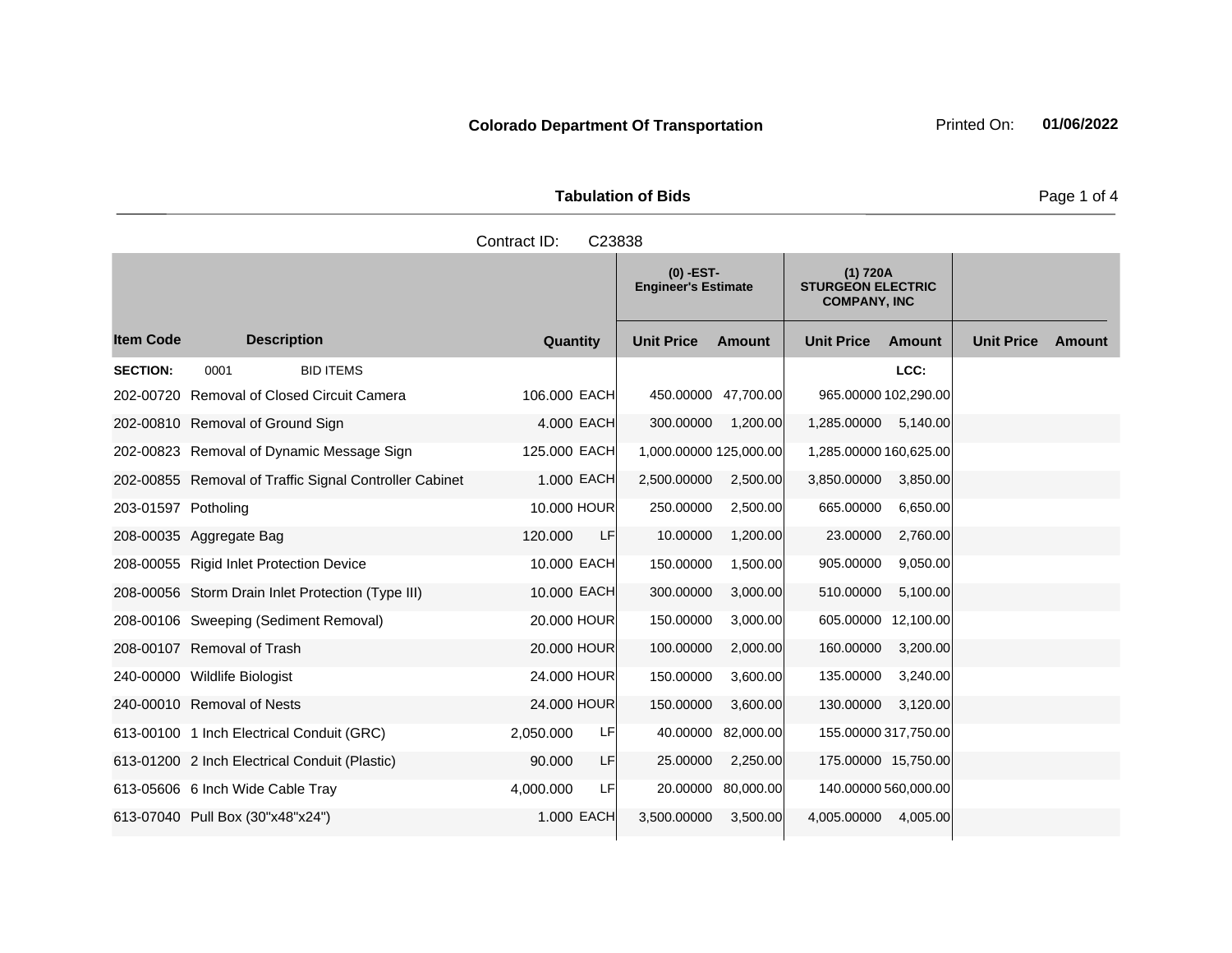| <b>Tabulation of Bids</b> |  |  |  |  |  |  |
|---------------------------|--|--|--|--|--|--|
| Contract ID: C23838       |  |  |  |  |  |  |

|                  |                                                           |                 | $(0)$ -EST-<br><b>Engineer's Estimate</b> | (1) 720A<br><b>STURGEON ELECTRIC</b><br><b>COMPANY, INC</b> |                             |
|------------------|-----------------------------------------------------------|-----------------|-------------------------------------------|-------------------------------------------------------------|-----------------------------|
| <b>Item Code</b> | <b>Description</b>                                        | Quantity        | <b>Unit Price</b><br>Amount               | <b>Unit Price</b><br>Amount                                 | <b>Unit Price</b><br>Amount |
| <b>SECTION:</b>  | 0001<br><b>BID ITEMS</b>                                  |                 |                                           | LCC:                                                        |                             |
|                  | 613-07195 Proof Conduit                                   | 5.975.000<br>LF | 3.00000 17,925.00                         | 17.00000 101,575.00                                         |                             |
| 613-10000 Wiring |                                                           | 1.000<br>L SI   | 50,000.00000 50,000.00                    | 210,000.00000 210,000.00                                    |                             |
|                  | 613-60700 Troubleshooting                                 | 100.000 HOUR    | 135.00000 13,500.00                       | 330.00000 33,000.00                                         |                             |
|                  | 614-01026 Steel Sign Post (W 10x26)                       | LF<br>96.000    | 150.00000 14,400.00                       | 170.00000 16,320.00                                         |                             |
|                  | 614-03006 Concrete Footing (Type 6)                       | 6,000 EACH      | 4,500.00000 27,000.00                     | 10,825.00000 64,950.00                                      |                             |
|                  | 614-10140 Variable Message Sign LED (Double Faced)        | 22.000 EACH     | 70,000.00000 1,540,000.<br>00             | 96,065,00000 2,113,430.<br>00                               |                             |
|                  | 614-10145 Variable Message Sign LED (Single Faced)        | 1.000 EACH      | 50,000.00000 50,000.00                    | 107,210.00000 107,210.00                                    |                             |
|                  | 614-10146 Variable Message Sign (LED) (Ground<br>Mounted) | 4.000 EACH      | 30,000.00000 120,000.00                   | 58,775.00000 235,100.00                                     |                             |
|                  | 614-10147 Variable Message Sign LED (Overhead)            | 4,000 EACH      | 40,000.00000 160,000.00                   | 70,175.00000 280,700.00                                     |                             |
|                  | 614-10240 Lane Use Control Signal LED (Double<br>Faced)   | 88,000 EACH     | 4,200.00000 369,600.00                    | 11,960.00000 1,052,480.<br>00                               |                             |
|                  | 614-70024 1310nm SFP Optic Module                         | 120.000 EACH    | 500.00000 60,000.00                       | 350.00000 42,000.00                                         |                             |
|                  | 614-72830 Communications Cabinet                          | 1.000 EACH      | 25,000.00000 25,000.00                    | 27,800.00000 27,800.00                                      |                             |
|                  | 614-72831 Communications Cabinet (Type 1)                 | 4,000 EACH      | 25,000.00000 100,000.00                   | 28,900.00000 115,600.00                                     |                             |
|                  | 614-72895 Vehicle Detection System (Single Camera)        | 2.000 EACH      | 8,500.00000 17,000.00                     | 7,130.00000 14,260.00                                       |                             |
|                  | 614-80000 Flashing Beacon                                 | 6,000 EACH      | 750.00000<br>4,500.00                     | 1,930.00000 11,580.00                                       |                             |

Page 2 of 4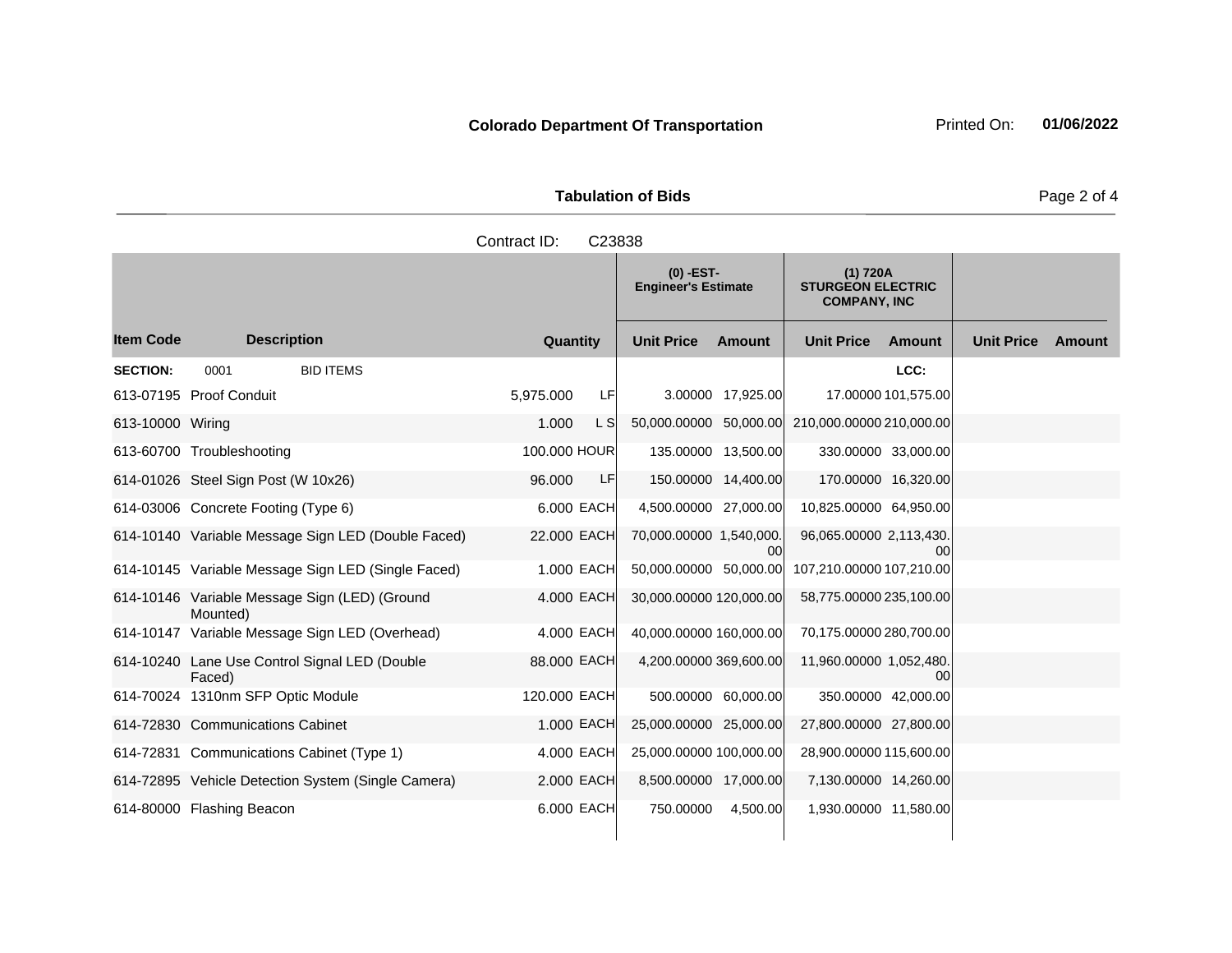|                    |                                                                      | Contract ID:   | C23838 |                                           |                    |                                                             |                     |                   |        |
|--------------------|----------------------------------------------------------------------|----------------|--------|-------------------------------------------|--------------------|-------------------------------------------------------------|---------------------|-------------------|--------|
|                    |                                                                      |                |        | $(0)$ -EST-<br><b>Engineer's Estimate</b> |                    | (1) 720A<br><b>STURGEON ELECTRIC</b><br><b>COMPANY, INC</b> |                     |                   |        |
| <b>Item Code</b>   | <b>Description</b>                                                   | Quantity       |        | <b>Unit Price</b>                         | Amount             | <b>Unit Price</b>                                           | Amount              | <b>Unit Price</b> | Amount |
| <b>SECTION:</b>    | 0001<br><b>BID ITEMS</b>                                             |                |        |                                           |                    |                                                             | LCC:                |                   |        |
|                    | 614-87006 Fiber Optic Termination Panel (6 Fiber)                    | 12.000 EACH    |        | 800.00000                                 | 9,600.00           | 830.00000                                                   | 9,960.00            |                   |        |
|                    | 614-87320 Closed Circuit Television                                  | 63,000 EACH    |        | 4,000.00000 252,000.00                    |                    | 4,435.00000 279,405.00                                      |                     |                   |        |
|                    | 614-87333 Closed Circuit Television Camera (Traffic<br>Surveillance) | 45.000 EACH    |        | 8,000.00000 360,000.00                    |                    | 7,680.00000 345,600.00                                      |                     |                   |        |
|                    | 614-87350 Test Fiber Optic Cable                                     | 1.000          | L SI   | 20,000.00000 20,000.00                    |                    | 19,400.00000 19,400.00                                      |                     |                   |        |
|                    | 614-87425 Fiber Optic Cable (Multi Mode) (24 Strands)                | 10,835.000     | LF     |                                           | 8.00000 86,680.00  |                                                             | 4.00000 43,340.00   |                   |        |
|                    | 614-87691 Ethernet Switch Type I                                     | 11.000 EACH    |        | 5,500.00000 60,500.00                     |                    | 4,260.00000 46,860.00                                       |                     |                   |        |
|                    | 614-87692 Ethernet Switch Type II                                    | 36.000 EACH    |        | 6,000.00000 216,000.00                    |                    | 3,475.00000 125,100.00                                      |                     |                   |        |
|                    | 614-87698 Ethernet Aggregation Switch Type II                        | 3.000 EACH     |        | 15,000.00000 45,000.00                    |                    | 9,985.00000 29,955.00                                       |                     |                   |        |
|                    | 620-00020 Sanitary Facility                                          | 1.000 EACH     |        | 2,500.00000                               | 2,500.00           | 69,425.00000 69,425.00                                      |                     |                   |        |
|                    | 625-00000 Construction Surveying                                     | 1.000          | L S    | 20,000.00000 20,000.00                    |                    | 32,500.00000 32,500.00                                      |                     |                   |        |
|                    | 626-00000 Mobilization                                               | 1.000          | L SI   | 700,000.00000 700,000.00                  |                    | 780,000.00000 780,000.00                                    |                     |                   |        |
|                    | 626-01113 Public Information Management (Tier III)                   | 100.000        | DAY    | 100.00000 10,000.00                       |                    | 2,635.00000 263,500.00                                      |                     |                   |        |
| 630-00000 Flagging |                                                                      | 1,200.000 HOUR |        |                                           | 35.00000 42,000.00 |                                                             | 40.00000 48,000.00  |                   |        |
|                    | 630-00001 Pilot Car Operation                                        | 200.000 HOUR   |        |                                           | 80.00000 16,000.00 |                                                             | 75.00000 15,000.00  |                   |        |
|                    | 630-00007 Traffic Control Inspection                                 | 30.000         | DAY    | 250.00000                                 | 7,500.00           |                                                             | 395.00000 11,850.00 |                   |        |
|                    |                                                                      |                |        |                                           |                    |                                                             |                     |                   |        |

Page 3 of 4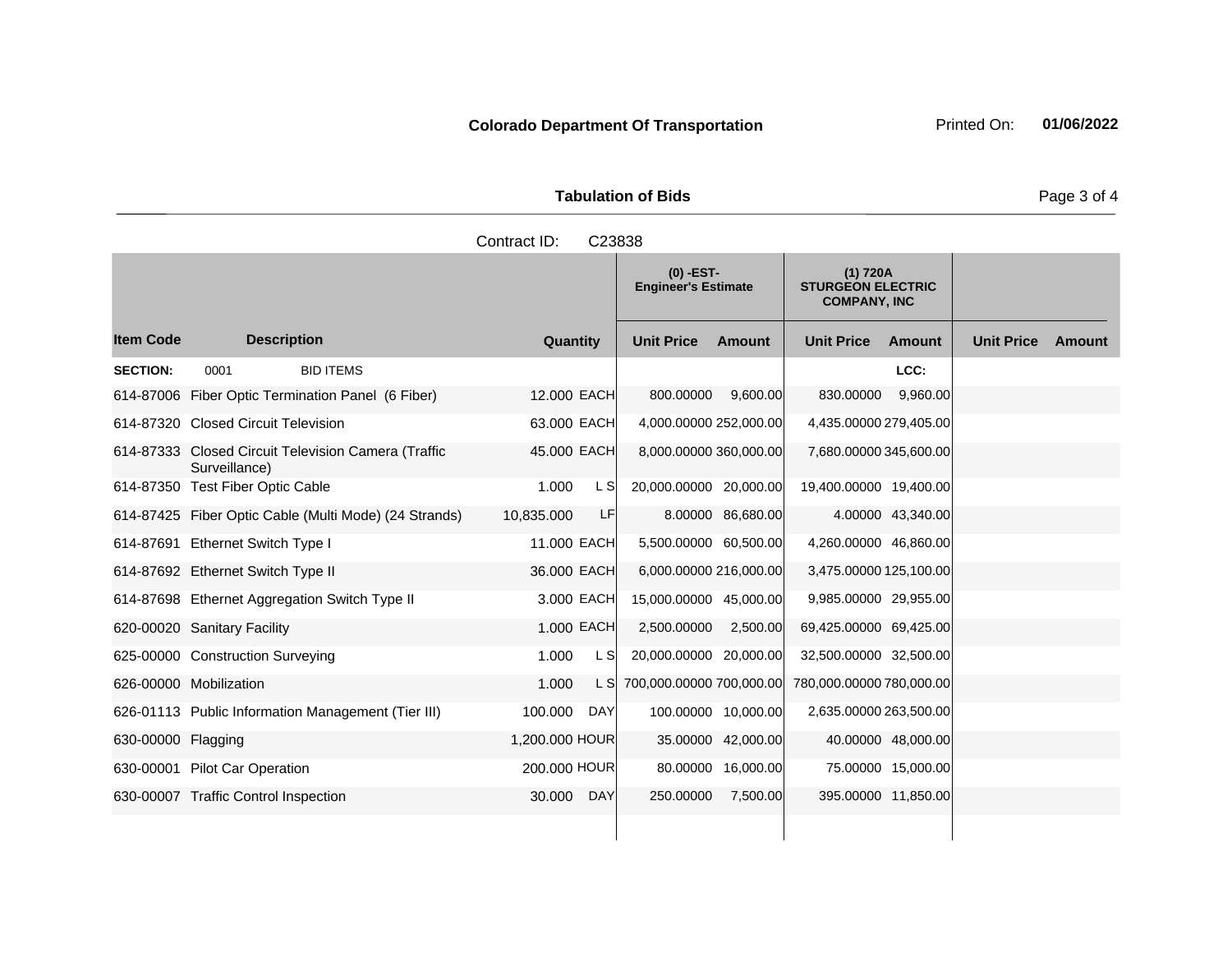| <b>Tabulation of Bids</b> |  |
|---------------------------|--|

|                        |                                                                          | Contract ID:<br>C23838 |                                                                                                          |                      |                         |                |                   |        |
|------------------------|--------------------------------------------------------------------------|------------------------|----------------------------------------------------------------------------------------------------------|----------------------|-------------------------|----------------|-------------------|--------|
|                        |                                                                          |                        | $(0)$ -EST-<br>(1) 720A<br><b>STURGEON ELECTRIC</b><br><b>Engineer's Estimate</b><br><b>COMPANY, INC</b> |                      |                         |                |                   |        |
| <b>Item Code</b>       | <b>Description</b>                                                       | Quantity               | <b>Unit Price</b>                                                                                        | <b>Amount</b>        | <b>Unit Price</b>       | Amount         | <b>Unit Price</b> | Amount |
| <b>SECTION:</b>        | <b>BID ITEMS</b><br>0001                                                 |                        |                                                                                                          |                      |                         | LCC:           |                   |        |
|                        | 630-00012 Traffic Control Management                                     | 241.000<br><b>DAY</b>  |                                                                                                          | 900.00000 216,900.00 | 2,285.00000 550,685.00  |                |                   |        |
|                        | 630-80335 Barricade (Type 3 M-A) (Temporary)                             | 2.000 EACH             | 250,00000                                                                                                | 500.00               | 66.00000                | 132.00         |                   |        |
|                        | 630-80341 Construction Traffic Sign (Panel Size A)                       | 26,000 EACH            | 50.00000                                                                                                 | 1,300.00             | 44.00000                | 1,144.00       |                   |        |
|                        | 630-80342 Construction Traffic Sign (Panel Size B)                       | 84.000 EACH            | 70.00000                                                                                                 | 5,880.00             | 55.00000                | 4,620.00       |                   |        |
|                        | 630-80343 Construction Traffic Sign (Panel Size C)                       | 8.000 EACH             | 90.00000                                                                                                 | 720.00               | 65.00000                | 520.00         |                   |        |
|                        | 630-80350 Vertical Panel                                                 | 30.000 EACH            | 25.00000                                                                                                 | 750.00               | 28.00000                | 840.00         |                   |        |
|                        | 630-80355 Portable Message Sign Panel                                    | 2.000 EACH             | 6,000.00000                                                                                              | 12,000.00            | 5,885.00000 11,770.00   |                |                   |        |
|                        | 630-80358 Advance Warning Flashing or Sequencing<br>Arrow Panel (C Type) | 2,000 EACH             | 1,250.00000                                                                                              | 2,500.00             | 1,760.00000             | 3,520.00       |                   |        |
| 630-80363              | Drum Channelizing Device (With Light)<br>(Flashing)                      | 50.000 EACH            | 50.00000                                                                                                 | 2,500.00             | 22.00000                | 1,100.00       |                   |        |
|                        | 630-80380 Traffic Cone                                                   | 275.000 EACH           | 10.00000                                                                                                 | 2,750.00             | 5.00000                 | 1,375.00       |                   |        |
|                        | 630-85020 Mobile Attenuator                                              | 2,000 EACH             | 70,000.00000 140,000.00                                                                                  |                      | 55,700.00000 111,400.00 |                |                   |        |
| <b>Section Totals:</b> |                                                                          |                        |                                                                                                          | \$5,167,055.00       |                         | \$8,447,636.00 |                   |        |
|                        | <b>Contract Grand Totals</b>                                             |                        |                                                                                                          | \$5,167,055.00       |                         | \$8,447,636.00 |                   |        |

Page 4 of 4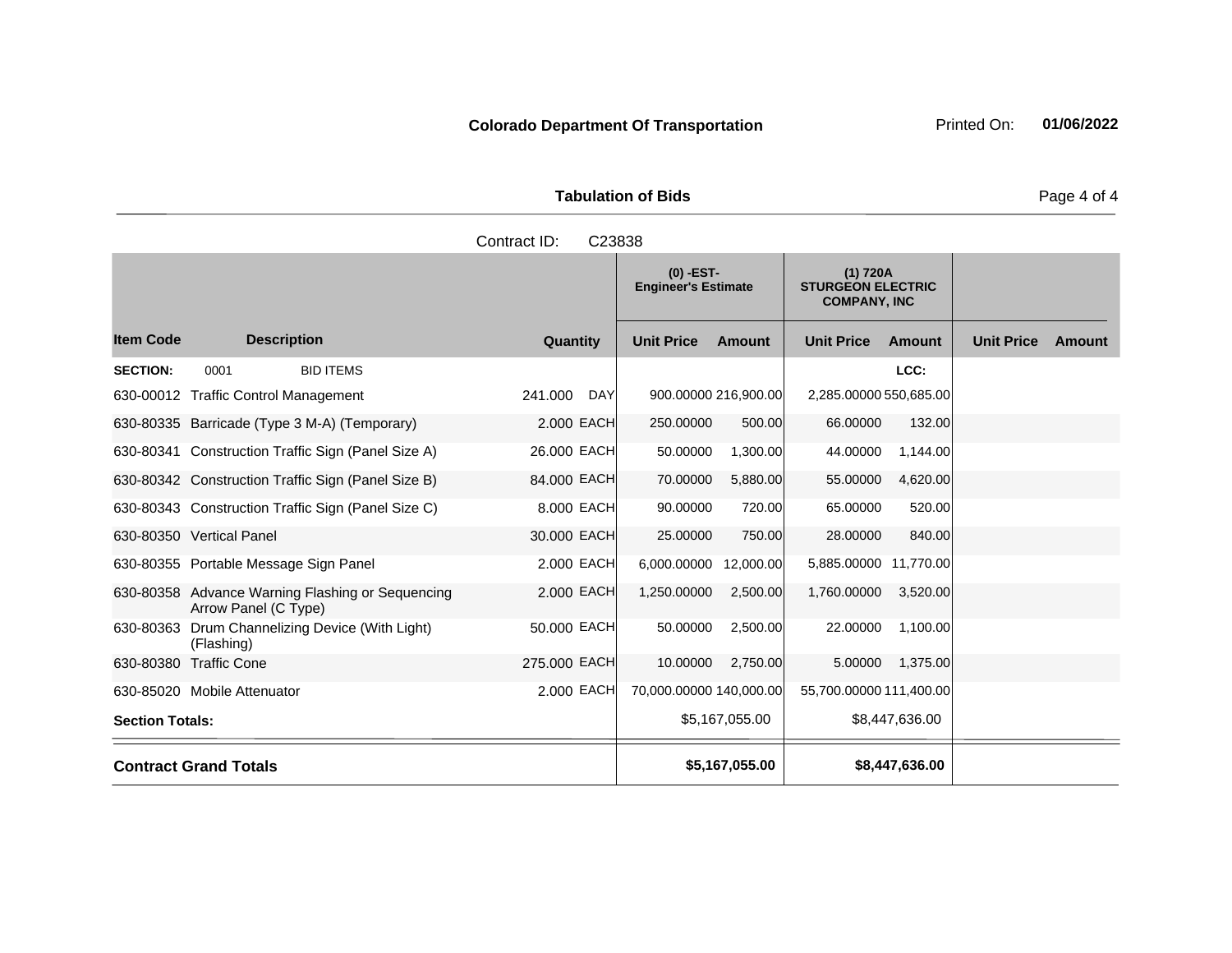**Low Bid Item Analysis Page 1 of 5** 

Contract ID: C23838

| Line            | Item/<br>Description                                 | Quantity                                              | Estimated<br>Price | <b>Bid Price/</b><br><b>Units</b> | Estimated<br>Amount | <b>Bid Amount</b> | <b>Bid Est</b><br>% | Overrun $(+)$<br>Underrun (-) |
|-----------------|------------------------------------------------------|-------------------------------------------------------|--------------------|-----------------------------------|---------------------|-------------------|---------------------|-------------------------------|
| <b>SECTION:</b> | 0001                                                 | <b>BID ITEMS</b>                                      |                    |                                   |                     |                   |                     |                               |
| 0005            | 202-00720<br><b>Removal of Closed Circuit Camera</b> | 106.000                                               | 450.00000          | 965.00000<br><b>EACH</b>          | 47,700.00           | 102,290.00        | 214.44%             | 54,590.00                     |
| 0010            | 202-00810<br>Removal of Ground Sign                  | 4.000                                                 | 300.00000          | 1,285.00000<br><b>EACH</b>        | 1,200.00            | 5,140.00          | 428.33%             | 3,940.00                      |
| 0015            | 202-00823                                            | 125.000<br>Removal of Dynamic Message Sign            | 1,000.00000        | 1,285.00000<br><b>EACH</b>        | 125,000.00          | 160,625.00        | 128.50%             | 35,625.00                     |
| 0020            | 202-00855                                            | 1.000<br>Removal of Traffic Signal Controller Cabinet | 2,500.00000        | 3,850.00000<br><b>EACH</b>        | 2,500.00            | 3,850.00          | 154.00%             | 1,350.00                      |
| 0025            | 203-01597<br>Potholing                               | 10.000                                                | 250.00000          | 665.00000<br><b>HOUR</b>          | 2,500.00            | 6,650.00          | 266.00%             | 4,150.00                      |
| 0030            | 208-00035<br>Aggregate Bag                           | 120,000                                               | 10.00000           | 23.00000<br>LF                    | 1,200.00            | 2,760.00          | 230.00%             | 1,560.00                      |
| 0035            | 208-00055<br><b>Rigid Inlet Protection Device</b>    | 10.000                                                | 150.00000          | 905.00000<br><b>EACH</b>          | 1,500.00            | 9,050.00          | 603.33%             | 7,550.00                      |
| 0040            | 208-00056                                            | 10.000<br>Storm Drain Inlet Protection (Type III)     | 300.00000          | 510.00000<br><b>EACH</b>          | 3,000.00            | 5,100.00          | 170.00%             | 2,100.00                      |
| 0045            | 208-00106<br>Sweeping (Sediment Removal)             | 20.000                                                | 150.00000          | 605.00000<br><b>HOUR</b>          | 3,000.00            | 12,100.00         | 403.33%             | 9,100.00                      |
| 0050            | 208-00107<br><b>Removal of Trash</b>                 | 20,000                                                | 100.00000          | 160.00000<br><b>HOUR</b>          | 2,000.00            | 3,200.00          | 160.00%             | 1,200.00                      |
| 0055            | 240-00000<br><b>Wildlife Biologist</b>               | 24.000                                                | 150.00000          | 135.00000<br><b>HOUR</b>          | 3,600.00            | 3,240.00          | 90.00%              | $-360.00$                     |
| 0060            | 240-00010<br><b>Removal of Nests</b>                 | 24.000                                                | 150.00000          | 130.00000<br><b>HOUR</b>          | 3,600.00            | 3,120.00          | 86.67%              | $-480.00$                     |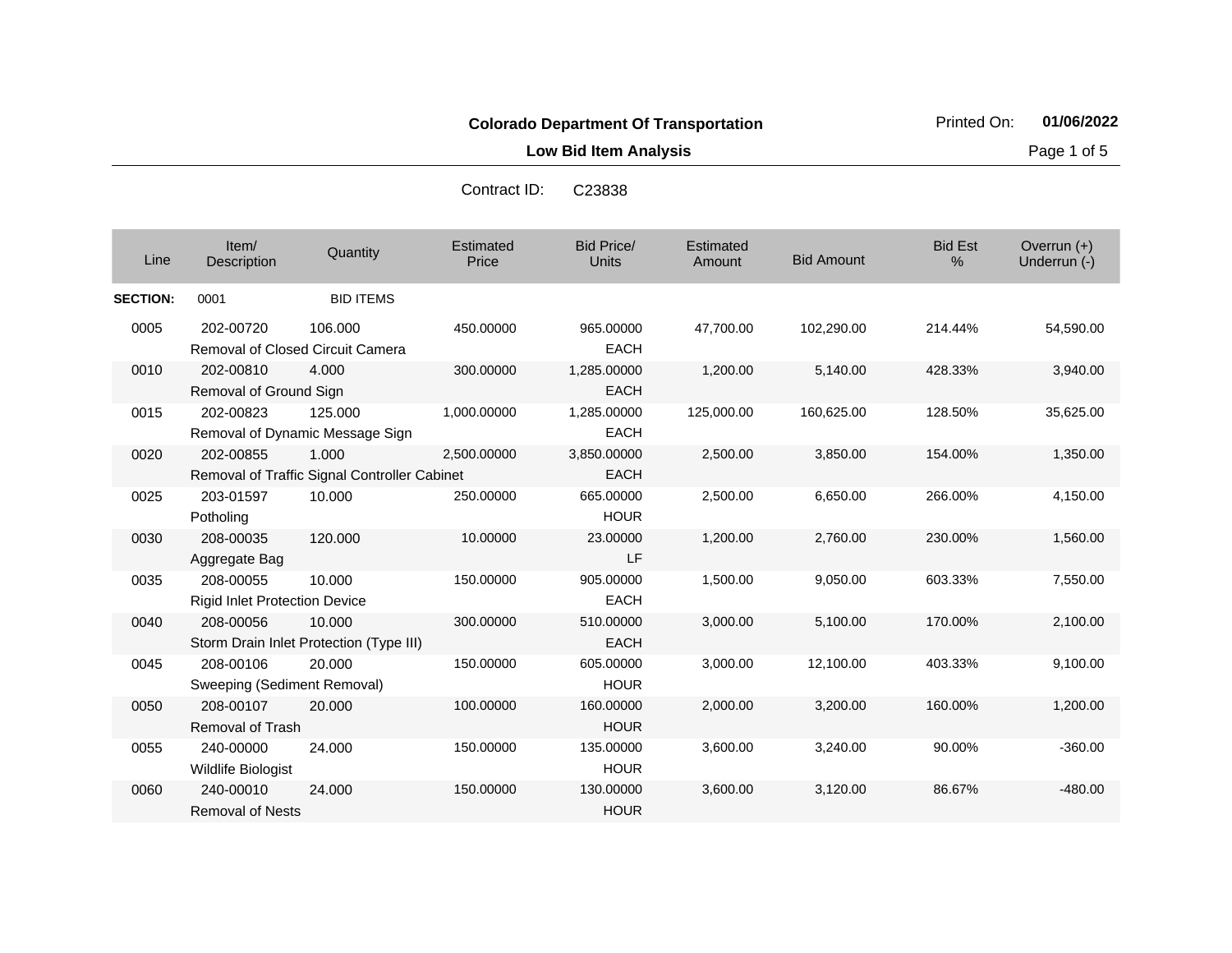**Low Bid Item Analysis Page 2 of 5** 

| Line            | Item/<br>Description                             | Quantity                                              | Estimated<br>Price | <b>Bid Price/</b><br><b>Units</b> | Estimated<br>Amount | <b>Bid Amount</b> | <b>Bid Est</b><br>$\%$ | Overrun $(+)$<br>Underrun (-) |
|-----------------|--------------------------------------------------|-------------------------------------------------------|--------------------|-----------------------------------|---------------------|-------------------|------------------------|-------------------------------|
| <b>SECTION:</b> | 0001                                             | <b>BID ITEMS</b>                                      |                    |                                   |                     |                   |                        |                               |
| 0065            | 613-00100<br>1 Inch Electrical Conduit (GRC)     | 2,050.000                                             | 40.00000           | 155.00000<br>1 F                  | 82,000.00           | 317,750.00        | 387.50%                | 235,750.00                    |
| 0070            | 613-01200<br>2 Inch Electrical Conduit (Plastic) | 90.000                                                | 25.00000           | 175.00000<br>LF                   | 2,250.00            | 15,750.00         | 700.00%                | 13,500.00                     |
| 0075            | 613-05606<br>6 Inch Wide Cable Tray              | 4.000.000                                             | 20.00000           | 140.00000<br>LF                   | 80,000.00           | 560,000.00        | 700.00%                | 480,000.00                    |
| 0080            | 613-07040<br>Pull Box (30"x48"x24")              | 1.000                                                 | 3,500.00000        | 4,005.00000<br><b>EACH</b>        | 3,500.00            | 4,005.00          | 114.43%                | 505.00                        |
| 0085            | 613-07195<br>Proof Conduit                       | 5,975.000                                             | 3.00000            | 17.00000<br>LF                    | 17,925.00           | 101,575.00        | 566.67%                | 83,650.00                     |
| 0090            | 613-10000<br>Wiring                              | 1.000                                                 | 50,000.00000       | 210,000.00000<br><b>LS</b>        | 50,000.00           | 210,000.00        | 420.00%                | 160,000.00                    |
| 0095            | 613-60700<br>Troubleshooting                     | 100.000                                               | 135.00000          | 330.00000<br><b>HOUR</b>          | 13,500.00           | 33,000.00         | 244.44%                | 19,500.00                     |
| 0100            | 614-01026<br>Steel Sign Post (W 10x26)           | 96.000                                                | 150.00000          | 170.00000<br><b>LF</b>            | 14,400.00           | 16,320.00         | 113.33%                | 1,920.00                      |
| 0105            | 614-03006<br>Concrete Footing (Type 6)           | 6.000                                                 | 4,500.00000        | 10,825.00000<br><b>EACH</b>       | 27,000.00           | 64,950.00         | 240.56%                | 37,950.00                     |
| 0110            | 614-10140                                        | 22,000<br>Variable Message Sign LED (Double Faced)    | 70,000.00000       | 96,065.00000<br><b>EACH</b>       | 1,540,000.00        | 2,113,430.00      | 137.24%                | 573,430.00                    |
| 0115            | 614-10145                                        | 1.000<br>Variable Message Sign LED (Single Faced)     | 50,000.00000       | 107,210.00000<br><b>EACH</b>      | 50,000.00           | 107,210.00        | 214.42%                | 57,210.00                     |
| 0120            | 614-10146                                        | 4.000<br>Variable Message Sign (LED) (Ground Mounted) | 30,000.00000       | 58,775.00000<br><b>EACH</b>       | 120,000.00          | 235,100.00        | 195.92%                | 115,100.00                    |

Contract ID: C23838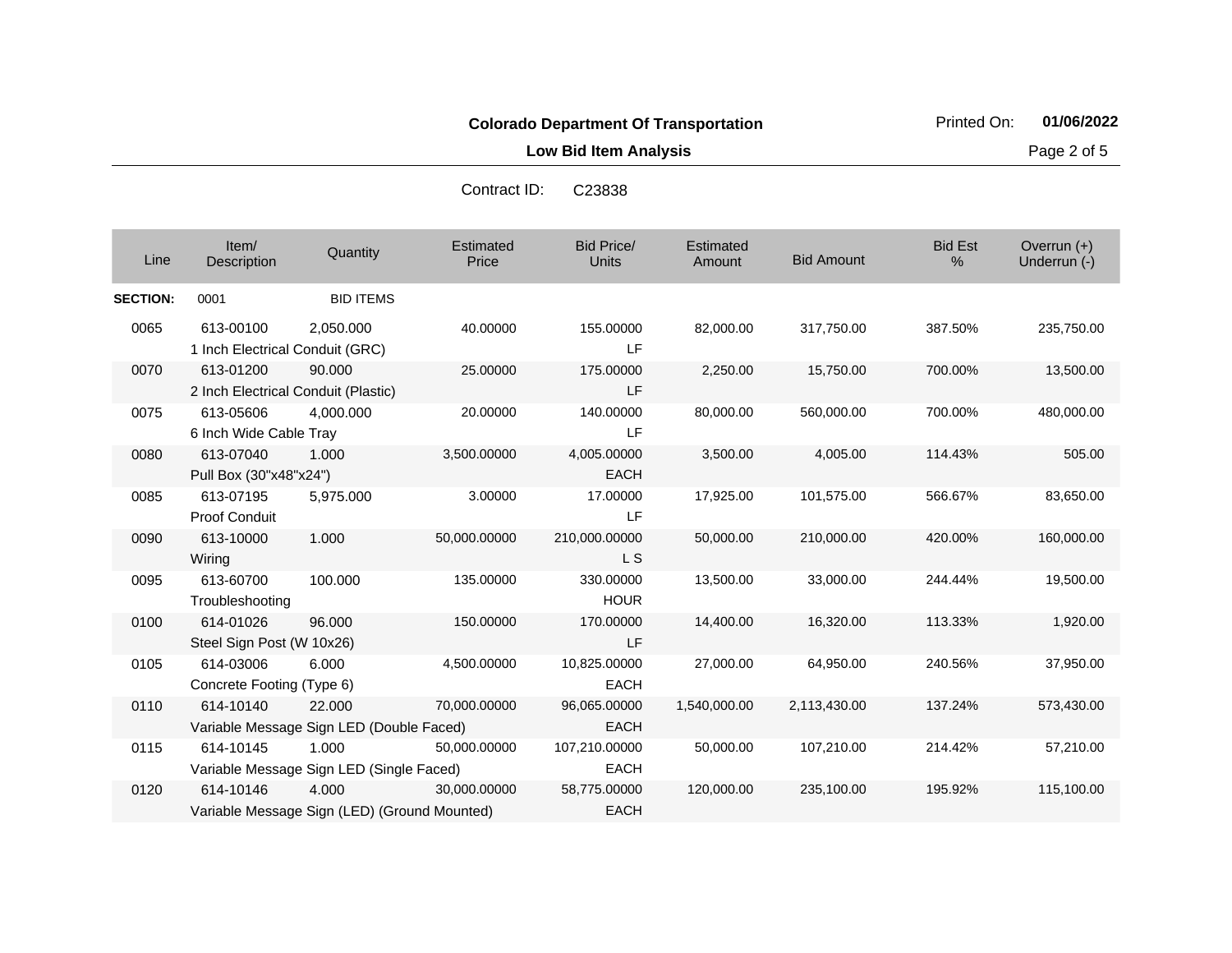**Low Bid Item Analysis Page 3 of 5** 

| Line            | Item/<br>Description                          | Quantity                                                   | Estimated<br>Price | <b>Bid Price/</b><br><b>Units</b> | Estimated<br>Amount | <b>Bid Amount</b> | <b>Bid Est</b><br>% | Overrun $(+)$<br>Underrun (-) |
|-----------------|-----------------------------------------------|------------------------------------------------------------|--------------------|-----------------------------------|---------------------|-------------------|---------------------|-------------------------------|
| <b>SECTION:</b> | 0001                                          | <b>BID ITEMS</b>                                           |                    |                                   |                     |                   |                     |                               |
| 0125            | 614-10147                                     | 4.000<br>Variable Message Sign LED (Overhead)              | 40,000.00000       | 70,175.00000<br><b>EACH</b>       | 160,000.00          | 280,700.00        | 175.44%             | 120,700.00                    |
| 0130            | 614-10240                                     | 88,000<br>Lane Use Control Signal LED (Double Faced)       | 4,200.00000        | 11,960.00000<br><b>EACH</b>       | 369,600.00          | 1,052,480.00      | 284.76%             | 682,880.00                    |
| 0135            | 614-70024<br>1310nm SFP Optic Module          | 120.000                                                    | 500.00000          | 350.00000<br><b>EACH</b>          | 60,000.00           | 42,000.00         | 70.00%              | $-18,000.00$                  |
| 0140            | 614-72830<br><b>Communications Cabinet</b>    | 1.000                                                      | 25,000.00000       | 27,800.00000<br><b>EACH</b>       | 25,000.00           | 27,800.00         | 111.20%             | 2,800.00                      |
| 0145            | 614-72831                                     | 4.000<br>Communications Cabinet (Type 1)                   | 25,000.00000       | 28,900.00000<br><b>EACH</b>       | 100,000.00          | 115,600.00        | 115.60%             | 15,600.00                     |
| 0150            | 614-72895                                     | 2.000<br>Vehicle Detection System (Single Camera)          | 8,500.00000        | 7,130.00000<br><b>EACH</b>        | 17,000.00           | 14,260.00         | 83.88%              | $-2,740.00$                   |
| 0155            | 614-80000<br>Flashing Beacon                  | 6.000                                                      | 750.00000          | 1,930.00000<br><b>EACH</b>        | 4,500.00            | 11,580.00         | 257.33%             | 7,080.00                      |
| 0160            | 614-87006                                     | 12.000<br>Fiber Optic Termination Panel (6 Fiber)          | 800.00000          | 830.00000<br><b>EACH</b>          | 9,600.00            | 9,960.00          | 103.75%             | 360.00                        |
| 0165            | 614-87320<br><b>Closed Circuit Television</b> | 63.000                                                     | 4,000.00000        | 4,435.00000<br><b>EACH</b>        | 252,000.00          | 279,405.00        | 110.88%             | 27,405.00                     |
| 0170            | 614-87333<br>Surveillance)                    | 45.000<br><b>Closed Circuit Television Camera (Traffic</b> | 8,000.00000        | 7,680.00000<br><b>EACH</b>        | 360,000.00          | 345,600.00        | 96.00%              | $-14,400.00$                  |
| 0175            | 614-87350<br><b>Test Fiber Optic Cable</b>    | 1.000                                                      | 20,000.00000       | 19,400.00000<br>L S               | 20,000.00           | 19,400.00         | 97.00%              | $-600.00$                     |
| 0180            | 614-87425                                     | 10,835.000<br>Fiber Optic Cable (Multi Mode) (24 Strands)  | 8.00000            | 4.00000<br>LF                     | 86,680.00           | 43,340.00         | 50.00%              | $-43,340.00$                  |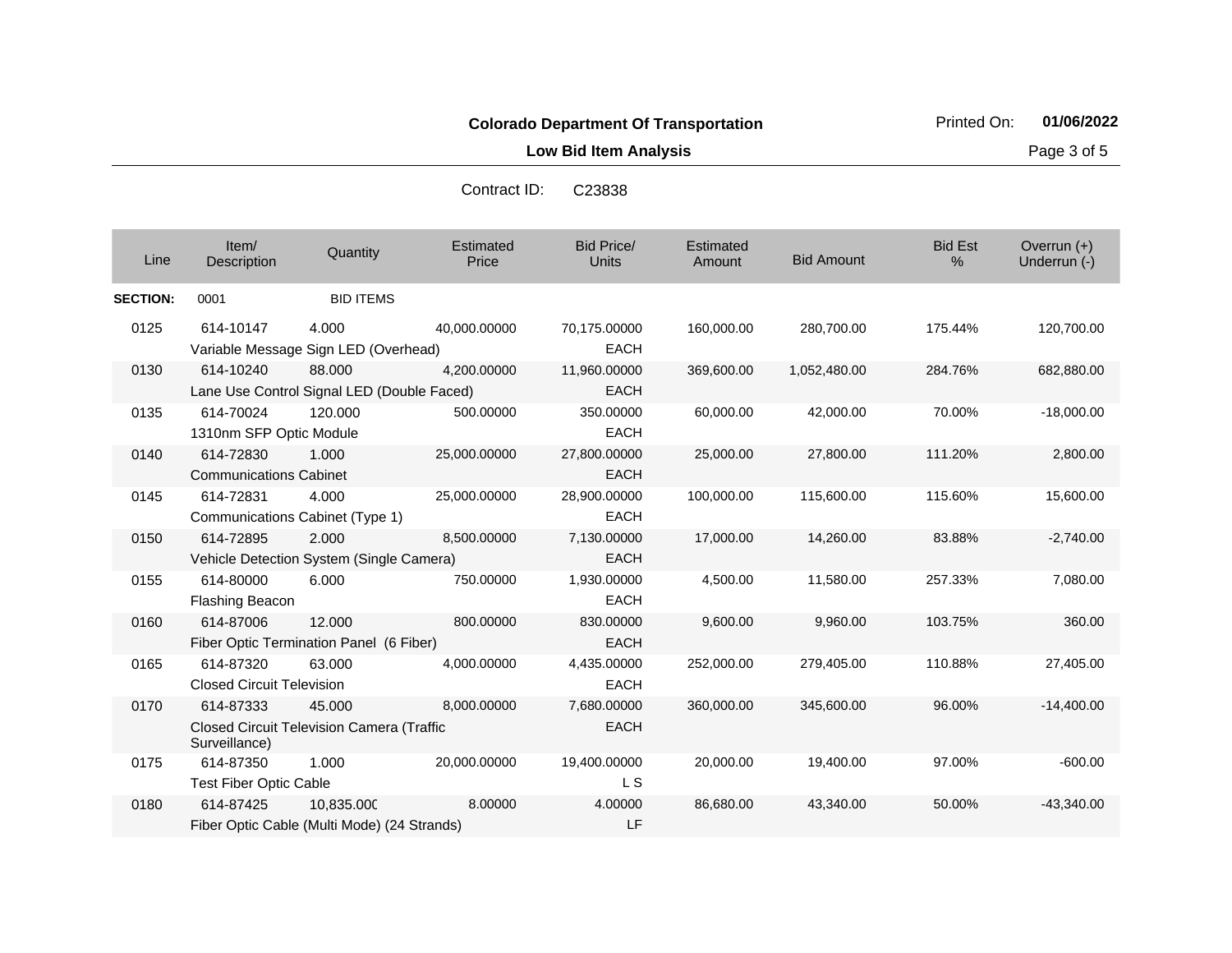60,500.00 46,860.00 77.45% -13,640.00

**Low Bid Item Analysis Page 4 of 5** 

|                |                               |                                     | Contract ID:       | C23838              |                     |                   |                        |                               |
|----------------|-------------------------------|-------------------------------------|--------------------|---------------------|---------------------|-------------------|------------------------|-------------------------------|
| Line           | Item/<br>Description          | Quantity                            | Estimated<br>Price | Bid Price/<br>Units | Estimated<br>Amount | <b>Bid Amount</b> | <b>Bid Est</b><br>$\%$ | Overrun $(+)$<br>Underrun (-) |
| <b>ECTION:</b> | 0001                          | <b>BID ITEMS</b>                    |                    |                     |                     |                   |                        |                               |
| 0185           | 614-87691                     | 11.000                              | 5,500.00000        | 4,260.00000         | 60,500.00           | 46.860.00         | 77.45%                 | $-13,640.0$                   |
|                | <b>Ethernet Switch Type I</b> |                                     |                    | <b>EACH</b>         |                     |                   |                        |                               |
| 0190           | 614-87692                     | 36,000                              | 6,000.00000        | 3,475.00000         | 216,000.00          | 125,100.00        | 57.92%                 | $-90,900.0$                   |
|                | Ethernet Switch Type II       |                                     |                    | <b>EACH</b>         |                     |                   |                        |                               |
| 0195           | 614-87698                     | 3.000                               | 15,000.00000       | 9,985.00000         | 45,000.00           | 29,955.00         | 66.57%                 | $-15,045.0$                   |
|                |                               | Ethernet Aggregation Switch Type II |                    | <b>EACH</b>         |                     |                   |                        |                               |
| 0200           | 620-00020                     | 1.000                               | 2,500.00000        | 69,425.00000        | 2,500.00            | 69,425.00         | 2777.00%               | 66,925.0                      |

**SECTION: 0001** 

| 0190 | 614-87692                                | 36.000    | 6,000.00000   | 3,475.00000   | 216,000.00 | 125.100.00 | 57.92%   | $-90,900.00$ |  |
|------|------------------------------------------|-----------|---------------|---------------|------------|------------|----------|--------------|--|
|      | Ethernet Switch Type II                  |           |               | <b>EACH</b>   |            |            |          |              |  |
| 0195 | 614-87698                                | 3.000     | 15,000.00000  | 9,985.00000   | 45,000.00  | 29,955.00  | 66.57%   | $-15,045.00$ |  |
|      | Ethernet Aggregation Switch Type II      |           |               | EACH          |            |            |          |              |  |
| 0200 | 620-00020                                | 1.000     | 2,500.00000   | 69,425.00000  | 2,500.00   | 69,425.00  | 2777.00% | 66,925.00    |  |
|      | <b>Sanitary Facility</b>                 |           |               | <b>EACH</b>   |            |            |          |              |  |
| 0205 | 625-00000                                | 1.000     | 20.000.00000  | 32,500.00000  | 20,000.00  | 32,500.00  | 162.50%  | 12,500.00    |  |
|      | <b>Construction Surveying</b>            |           |               | L S           |            |            |          |              |  |
| 0210 | 626-00000                                | 1.000     | 700,000.00000 | 780,000.00000 | 700,000.00 | 780,000.00 | 111.43%  | 80,000.00    |  |
|      | Mobilization                             |           |               | L S           |            |            |          |              |  |
| 0215 | 626-01113                                | 100.000   | 100.00000     | 2,635.00000   | 10,000.00  | 263,500.00 | 2635.00% | 253,500.00   |  |
|      | Public Information Management (Tier III) |           |               | DAY           |            |            |          |              |  |
| 0220 | 630-00000                                | 1,200.000 | 35.00000      | 40.00000      | 42,000.00  | 48,000.00  | 114.29%  | 6,000.00     |  |
|      | Flagging                                 |           |               | <b>HOUR</b>   |            |            |          |              |  |
| 0225 | 630-00001                                | 200.000   | 80.00000      | 75.00000      | 16,000.00  | 15,000.00  | 93.75%   | $-1,000.00$  |  |
|      | Pilot Car Operation                      |           |               | <b>HOUR</b>   |            |            |          |              |  |
| 0230 | 630-00007                                | 30.000    | 250.00000     | 395.00000     | 7,500.00   | 11,850.00  | 158.00%  | 4,350.00     |  |
|      | <b>Traffic Control Inspection</b>        |           |               | <b>DAY</b>    |            |            |          |              |  |
| 0235 | 630-00012                                | 241.000   | 900.00000     | 2,285.00000   | 216,900.00 | 550,685.00 | 253.89%  | 333,785.00   |  |
|      | <b>Traffic Control Management</b>        |           |               | <b>DAY</b>    |            |            |          |              |  |
| 0240 | 630-80335                                | 2.000     | 250,00000     | 66,00000      | 500.00     | 132.00     | 26.40%   | $-368.00$    |  |
|      | Barricade (Type 3 M-A) (Temporary)       |           |               | EACH          |            |            |          |              |  |